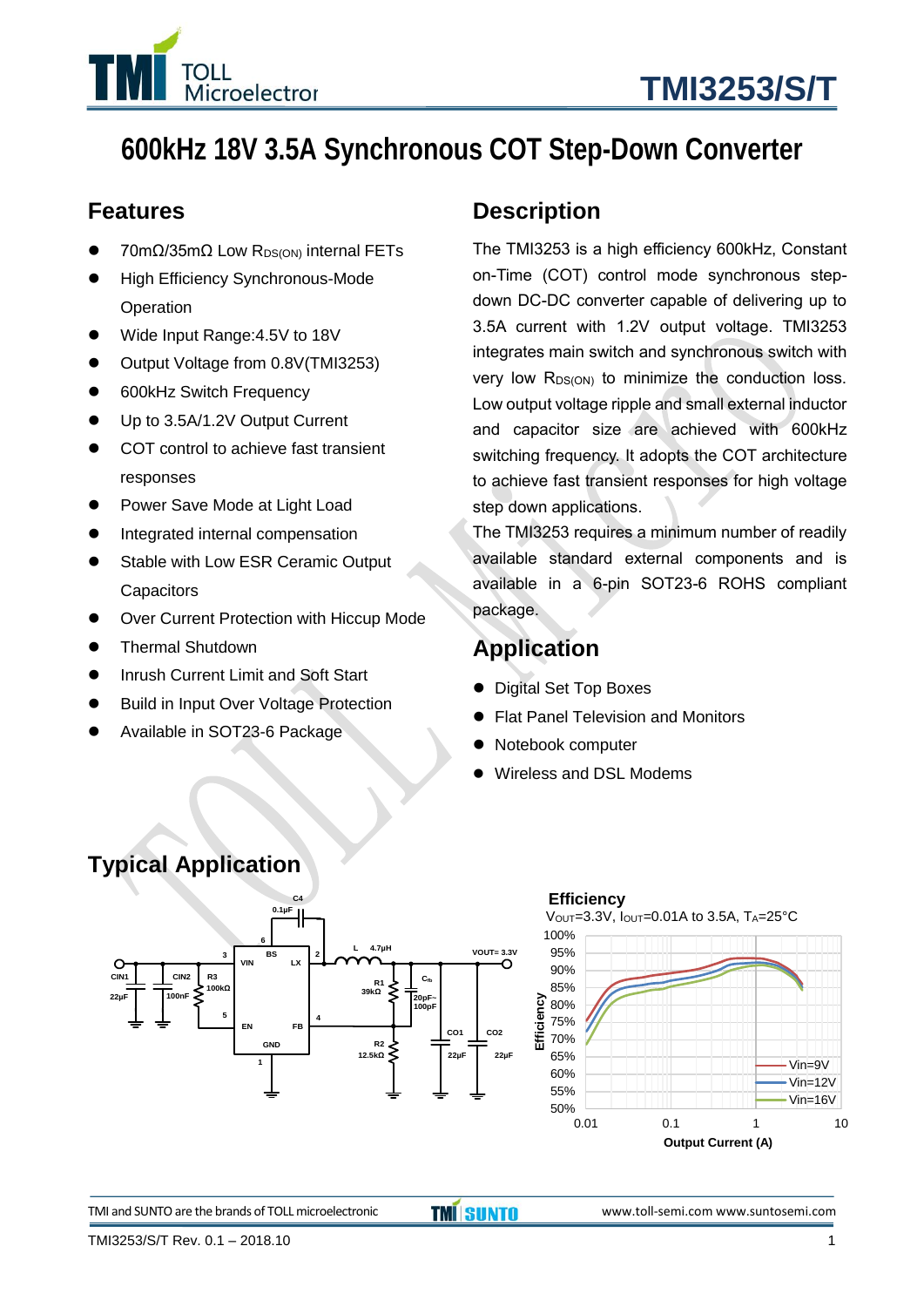



### **Absolute Maximum Ratings**(Note 1)

| <b>Parameter</b>                  | Min    | <b>Max</b>  | <b>Unit</b> |
|-----------------------------------|--------|-------------|-------------|
| Input Supply Voltage, EN          | $-0.3$ | 20          |             |
| LX Voltages                       | $-0.3$ | 20          |             |
| FB Voltage                        | $-0.3$ | 6           |             |
| <b>BS Voltage</b>                 | $-0.3$ | 23          |             |
| Storage Temperature Range         | $-65$  | 150         | °C          |
| Junction Temperature (Note2)      | 160    | $^{\circ}C$ |             |
| Power Dissipation                 | 1000   | mW          |             |
| Lead Temperature (Soldering, 10s) |        | 260         | °C          |

### **Package**



### **Order Information**

| <b>Part Number</b> | Package | <b>Top Marking</b> | <b>Quantity/Reel</b> |
|--------------------|---------|--------------------|----------------------|
| TMI3253            | SOT23-6 | TM3XXX             | 3000                 |
| TMI3253S           | SOT23-6 | TS3XXX             | 3000                 |
| TMI3253T           | SOT23-6 | TT3XXX             | 3000                 |

### [www.toll-semi.com](http://www.toll-semi.com/) www.suntosemi.com **TMI SUNTO** TMI and SUNTO are the brands of TOLL microelectronic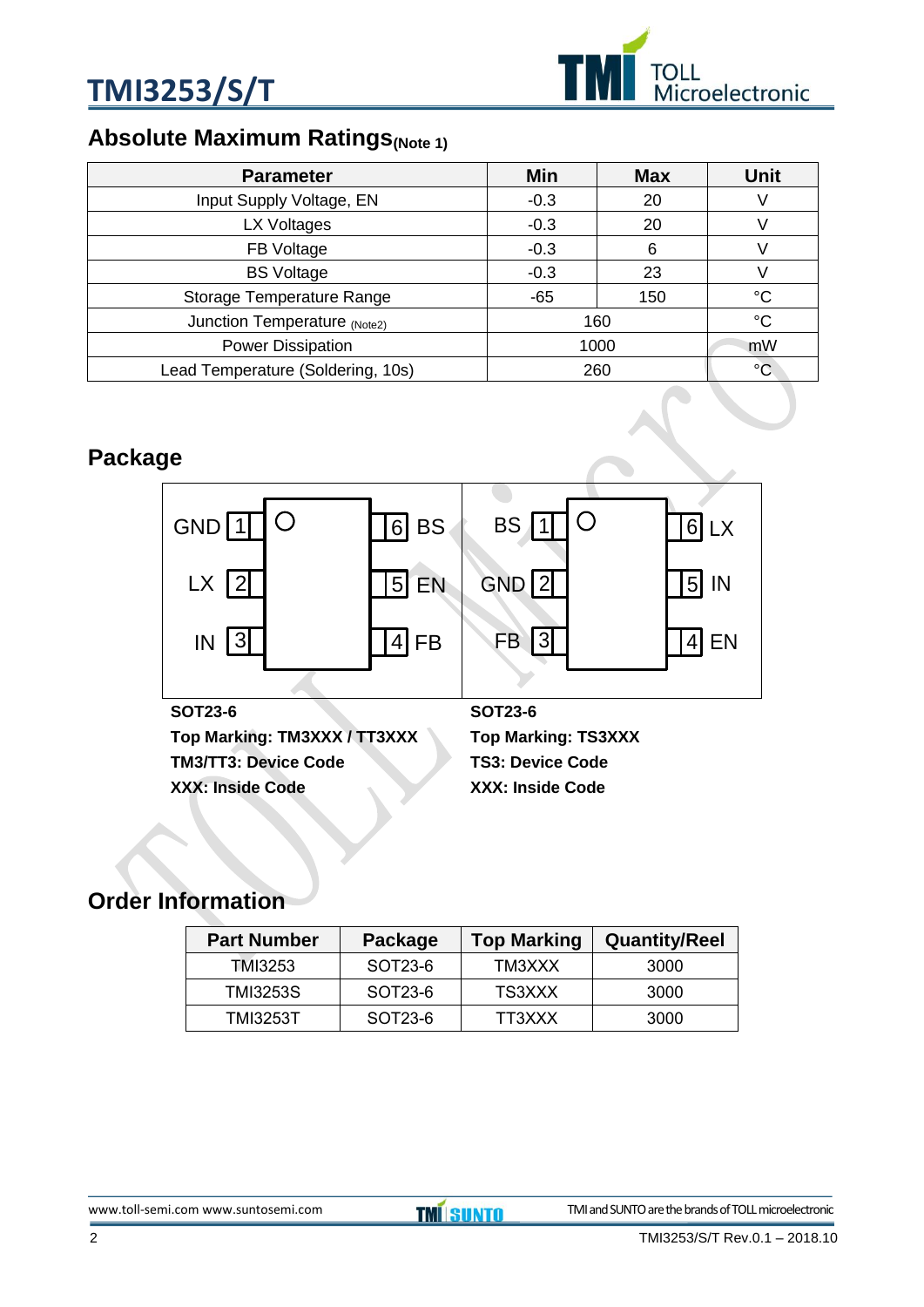



### **Pin Functions**

|                  | Pin             | <b>Name</b> | <b>Function</b>                                                          |
|------------------|-----------------|-------------|--------------------------------------------------------------------------|
| <b>TMI3253/T</b> | <b>TMI3253S</b> |             |                                                                          |
|                  | $\overline{2}$  | <b>GND</b>  | <b>Ground Pin</b>                                                        |
| 2                | 6               | <b>LX</b>   | Switching Pin                                                            |
| 3                | 5               | IN          | Power supply Pin                                                         |
|                  |                 | FB          | Output Voltage feedback input. Connect FB to the center point of the     |
| 3<br>4           |                 |             | external resistor divider.                                               |
| 5                | 4               | EN          | Drive this pin to a logic-high to enable the IC. Drive to a logic-low to |
|                  |                 |             | disable the IC and enter micro-power shutdown mode. Don't floating.      |
| 1                |                 | <b>BS</b>   | Bootstrap. A capacitor connected between LX and BST pins is required     |
| 6                |                 |             | to form a floating supply across the high-side switch driver.            |

### **ESD Rating**

| <b>Items</b> | <b>Description</b>            | Value | Unit |
|--------------|-------------------------------|-------|------|
| <b>ESD</b>   | Human Body Model for all pins | ±2000 |      |
|              |                               |       |      |

JEDEC specification JS-001

### **Recommended Operating Conditions**

| <b>Items</b>  | <b>Description</b>                    | Min | <b>Max</b> | Unit   |
|---------------|---------------------------------------|-----|------------|--------|
| Voltage Range | IN                                    | 4.5 | 18         |        |
|               | <b>Operating Junction Temperature</b> | -40 | 125        | $\sim$ |

### **Thermal Resistance(Note3)**

| ltems | <b>Description</b>                     | <b>Value</b> | Unit |
|-------|----------------------------------------|--------------|------|
| UJA   | Junction-to-ambient thermal resistance | 100          | ℃/W  |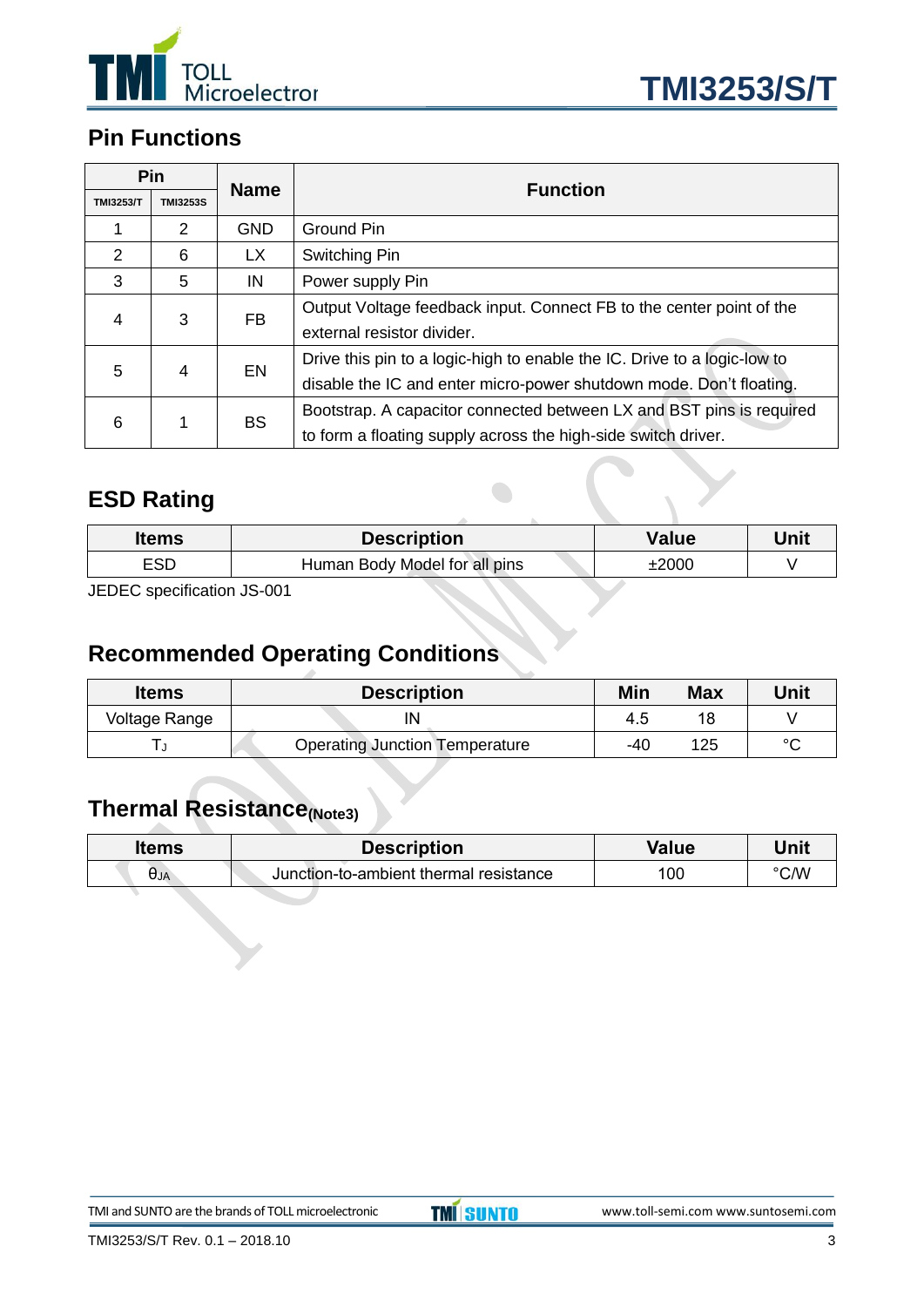

### **Electrical Characteristics**(Note 4)

#### $V_{IN}$ =12V,  $V_{OUT}$ =3.3V,  $T_A$  = 25°C, unless otherwise noted.

| <b>Parameter</b>                                       | <b>Conditions</b>                                             | Min   | <b>Typ</b>     | <b>Max</b> | <b>Unit</b> |
|--------------------------------------------------------|---------------------------------------------------------------|-------|----------------|------------|-------------|
| Input Voltage Range                                    |                                                               | 4.5   |                | 18         | $\vee$      |
| <b>OVP Threshold</b>                                   |                                                               |       | 19.3           |            | $\vee$      |
| <b>UVLO Rising Threshold</b>                           |                                                               | 4.0   |                |            | $\vee$      |
| <b>UVLO Hysteresis</b>                                 |                                                               |       | 0.45           |            | $\vee$      |
| Quiescent Current                                      | V <sub>EN</sub> =2V, V <sub>FB</sub> =V <sub>REF</sub> x 105% |       | 300            |            | μA          |
| <b>Shutdown Current</b>                                | $V_{IN} = 12V$ , $EN = 0V$                                    |       | 5              | 10         | μA          |
| Regulated Feedback Voltage(3253)                       | TA=25°C,4.5V≤VIN≤18V                                          | 0.784 | 0.8            | 0.816      | V           |
| Regulated Feedback Voltage(3253S) TA=25°C,4.5V≤VIN≤18V |                                                               | 0.588 | 0.6            | 0.612      | $\sqrt{2}$  |
| Regulated Feedback Voltage(3253T) TA=25°C,4.5V≤VM≤18V  |                                                               | 0.750 | 0.765          | 0.780      | V           |
| High-Side Switch On-Resistance                         |                                                               |       | 70             |            | $m\Omega$   |
| Low-Side Switch On-Resistance                          |                                                               |       | 35             |            | $m\Omega$   |
| High-Side Switch Leakage Current                       | V <sub>EN</sub> =0V, VLx=0V                                   | 1     |                | 10         | μA          |
| <b>Switch Valley Current Limit</b>                     | Minimum Duty Cycle                                            |       | $\overline{4}$ |            | A           |
| On Time                                                | VIN=12V, VOUT=1.2V, IOUT=1A                                   | 132   | 166            | 200        | ns          |
| <b>Oscillation Frequency</b>                           |                                                               |       | 600            |            | kHz         |
| Maximum Duty Cycle                                     | $VFB=0.8V$                                                    |       | 65             |            | $\%$        |
| Minimum On-Time                                        |                                                               |       | 80             |            | ns          |
| Soft Start Time                                        |                                                               |       | 1              |            | ms          |
| Hiccup on Time                                         |                                                               |       | 1.4            |            | ms          |
| Hiccup Time Before Restart                             |                                                               |       | 4              |            | ms          |
| EN High-Level Input Voltage                            |                                                               | 1.5   |                |            | $\vee$      |
| <b>EN Low-Level Input Voltage</b>                      |                                                               |       |                | 0.3        | V           |
| <b>Thermal Shutdown</b>                                |                                                               |       | 165            |            | $^{\circ}C$ |
| <b>Thermal Shutdown Threshold</b>                      |                                                               |       | 30             |            | $^{\circ}C$ |

**Note 1**: Absolute Maximum Ratings are those values beyond which the life of a device may be impaired.

**Note 2:**  $T_J$  is calculated from the ambient temperature  $T_A$  and power dissipation  $P_D$  according to the following formula:  $T_J = T_A + P_D \times \theta_{JA}$ . The maximum allowable continuous power dissipation at any ambient temperature is calculated by  $P_D_{(MAX)} = (T_{J(MAX)} - T_A)/\theta_{JA}$ .

**Note 3**: Measured on JESD51-7, 4-layer PCB.

**Note 4**: 100% production test at +25°C. Specifications over the temperature range are guaranteed by design and characterization.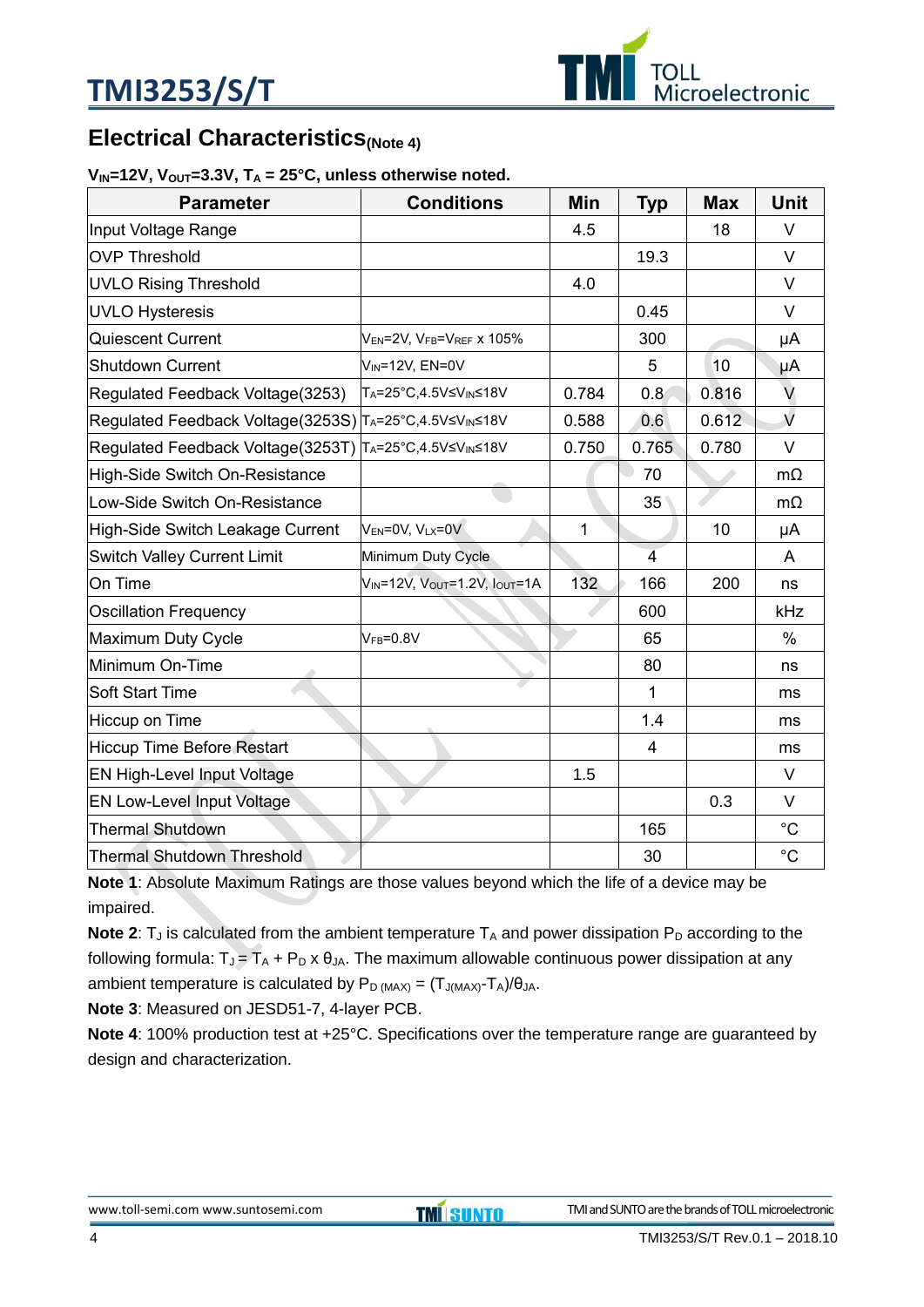



### **Block Diagram**



**Figure 1. TMI3253 Block Diagram**

### **Operation Description**

#### **Internal Regulator**

The TMI3253 is a constant on-time (COT) step down DC/DC converter that provides excellent transient response with no extra external compensation components. This device contains low resistance, high voltage high side and low side power MOSFETs, and operates at 600kHz operating frequency to ensure a compact, high efficiency design with excellent AC and DC performance.

#### **Error Amplifier**

TMI3253 adopts operational transconductance amplifier (OTA) as error amplifier. The error amplifier compares the FB pin voltage with the internal FB reference  $(V_{REF})$  and outputs a current proportional to the difference between the two. This output current is then used to charge or discharge the internal compensation network to form the  $V_{\text{COMP}}$  voltage, which is used to compare with the low side power MOSFET current sensing signal and trigger on time pulse. The optimized internal compensation network minimizes the external component counts and simplifies the control loop design.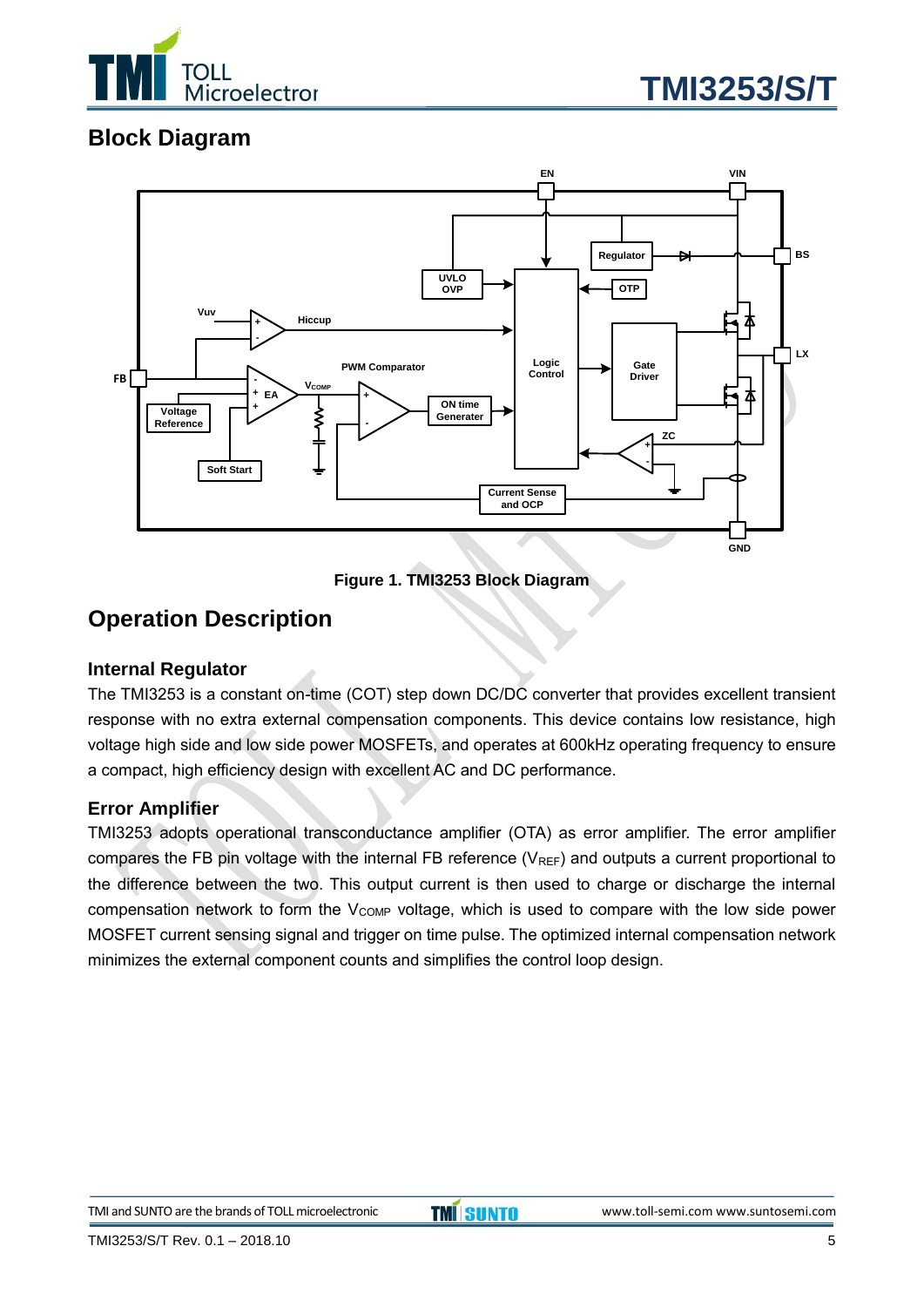# **TMI3253/S/T**



#### **Internal Soft-Start**

The soft-start is implemented to prevent the converter output voltage from overshooting during startup. When the chip starts, the internal circuitry generates a soft-start voltage (SS) ramping up from 0V to 0.8V. When it is lower than the internal FB reference ( $V_{REF}$ ), SS overrides REF so the error amplifier uses SS as the reference. When SS is higher than  $V_{REF}$ ,  $V_{REF}$  regains control. The SS time is internally fixed to 1ms typically.

#### **Over-Current-Protection and Short Circuits Protection**

The TMI3253 has cycle-by-cycle valley current limit function. When the inductor current valley value is larger than the valley current limit during low side MOSFET on state, the device enters into valley over current protection mode and low side MOSFET keeps on state until inductor current drops down to the value equal or lower than the valley current limit, and then on time pulse could be generated and high side MOSFET could turn on again.

If the output is short to GND and the output voltage drop until feedback voltage  $V_{FB}$  is below the output under-voltage  $V_{UV}$  threshold which is typically 35% of  $V_{REF}$ , TMI3253 enters into hiccup mode to periodically disable and restart switching operation. The hiccup mode helps to reduce power dissipation and thermal rise during output short condition. The period of TMI3253 hiccup mode is typically 5.4ms.

#### **Startup and Shutdown**

If both VIN and EN are higher than their appropriate thresholds, the chip starts switching operation. The reference block starts first, generating stable reference voltage and currents, and then the internal regulator is enabled. The regulator provides stable supply for the remaining circuitries. Three events can shut down the chip: EN low, VIN low and thermal shutdown. In the shutdown procedure, the signaling path is first blocked to avoid any fault triggering. The V<sub>COMP</sub> voltage and the internal supply rail are then pulled down. The floating driver is not subject to this shutdown command.

### **Application Information**

#### **Setting the Output Voltage**

The external resistor divider is used to set the output voltage (see Typical Application on page 1). Choose R1 to be around 39kΩ for optimal transient response. R2 is then given by:

| Table 1: Selection for Common Output Voltages(VFB=0.8V) |  |  |  |  |  |  |  |  |  |  |  |  |  |  |  |  |
|---------------------------------------------------------|--|--|--|--|--|--|--|--|--|--|--|--|--|--|--|--|
|---------------------------------------------------------|--|--|--|--|--|--|--|--|--|--|--|--|--|--|--|--|

| $V_{\text{OUT}}(V)$ | $R1$ (k $\Omega$ ) | $R2$ (k $\Omega$ ) | $C_{FB}(pF)$ | $L(\mu H)$ |
|---------------------|--------------------|--------------------|--------------|------------|
| 5                   | 39                 | 7.43               | 33           | 4.7        |
| 3.3                 | 39                 | 12.5               | 33           | 4.7        |
| 2.5                 | 39                 | 18.3               | 33           | 3.3        |
| 1.8                 | 39                 | 31.2               | 33           | 2.2        |
| 1.5                 | 39                 | 44.6               | 33           | 2.2        |
| 1.2                 | 39                 | 78                 | 33           | 1.5        |
|                     | 18                 | 72                 | 33           | 1.0        |



**Figure 2. Feedback Network**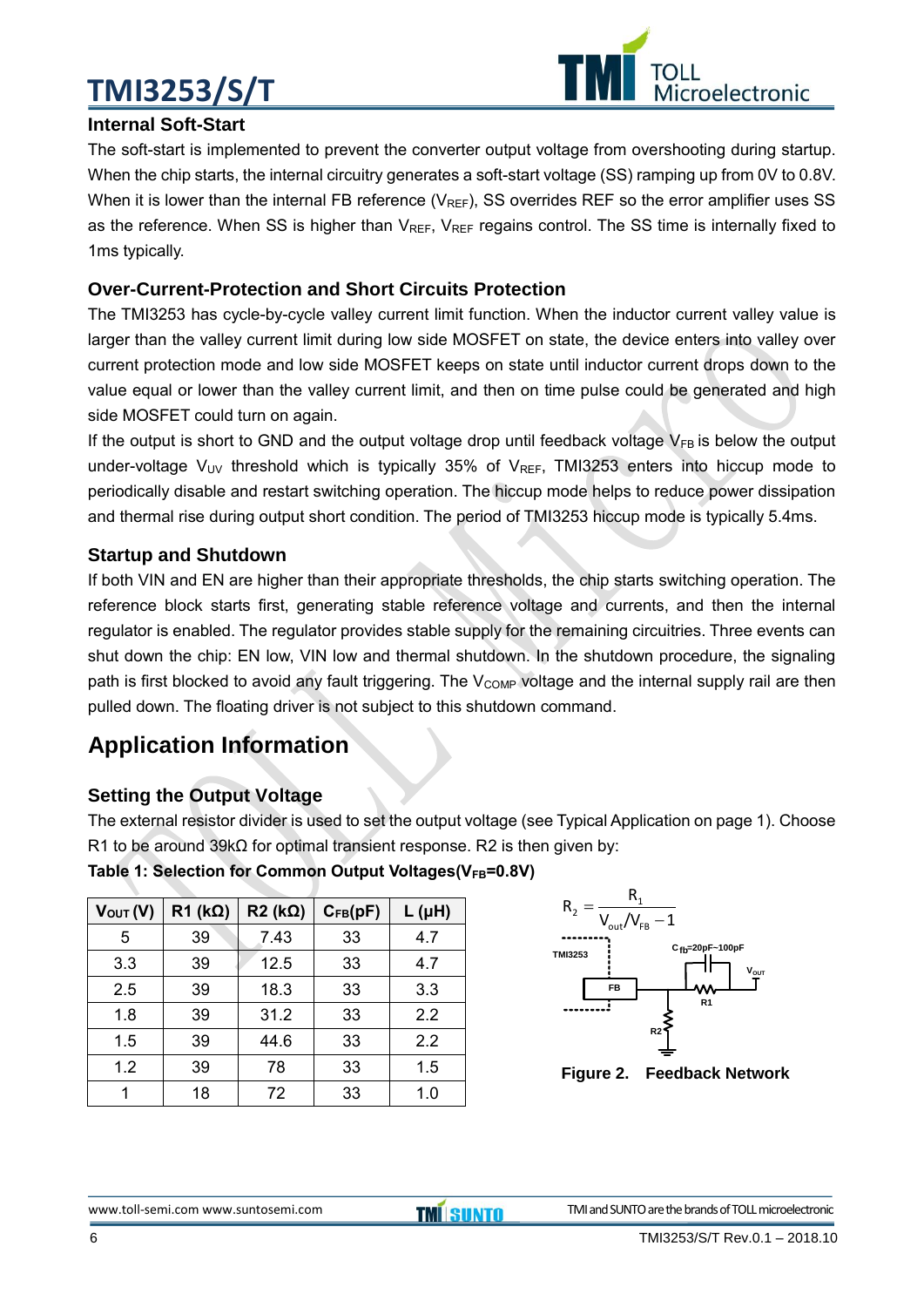

#### **Selecting the Inductor**

A 1.0μH to 4.7μH inductor with a DC current rating of at least 25% percent higher than the maximum load current is recommended for most applications. For highest efficiency, the inductor DC resistance should be as small as possible. For most designs, the inductance value can be derived from the following equation.

$$
L = \frac{V_{out} \times (V_{in} - V_{out})}{V_{in} \times \Delta I_L \times f_{OSC}}
$$

Where ΔI<sub>L</sub> is the inductor ripple current. Choose inductor ripple current to be approximately 30% if the maximum load current, 3A. The maximum inductor peak current is:

$$
I_{L(MAX)} = I_{LOAD} + \frac{\Delta I_L}{2}
$$

Under light load conditions below 100mA, larger inductance is recommended for improved efficiency.

#### **Selecting the Output Capacitor**

The output capacitor (Co1 and Co2) is required to maintain the DC output voltage. Ceramic, tantalum, or low ESR electrolytic capacitors are recommended. Low ESR capacitors are preferred to keep the output voltage ripple low. The output voltage ripple can be estimated by:

$$
\Delta V_{OUT} = \frac{V_{OUT}}{f_s \times L} \times \left[1 - \frac{V_{OUT}}{V_{IN}}\right] \times \left[R_{ESR} + \frac{1}{8 \times f_s \times C_2}\right]
$$

Where L is the inductor value and  $R_{ESR}$  is the equivalent series resistance (ESR) value of the output capacitor. In the case of ceramic capacitors, the impedance at the switching frequency is dominated by the capacitance. The output voltage ripple is mainly caused by the capacitance. For simplification, the output voltage ripple can be estimated by:

$$
\Delta V_{OUT} = \frac{V_{OUT}}{8 \times f_s^2 \times L \times C_2} \times \left[1 - \frac{V_{OUT}}{V_{IN}}\right]
$$

In the case of tantalum or electrolytic capacitors, the ESR dominates the impedance at the switching frequency. For simplification, the output ripple can be approximated to:

$$
\Delta V_{OUT} = \frac{V_{OUT}}{f_s \times L} \times \left[1 - \frac{V_{OUT}}{V_{IN}}\right] \times R_{ESR}
$$

The characteristics of the output capacitor also affect the stability of the regulation system. The TMI3253 can be optimized for a wide range of capacitance and ESR values.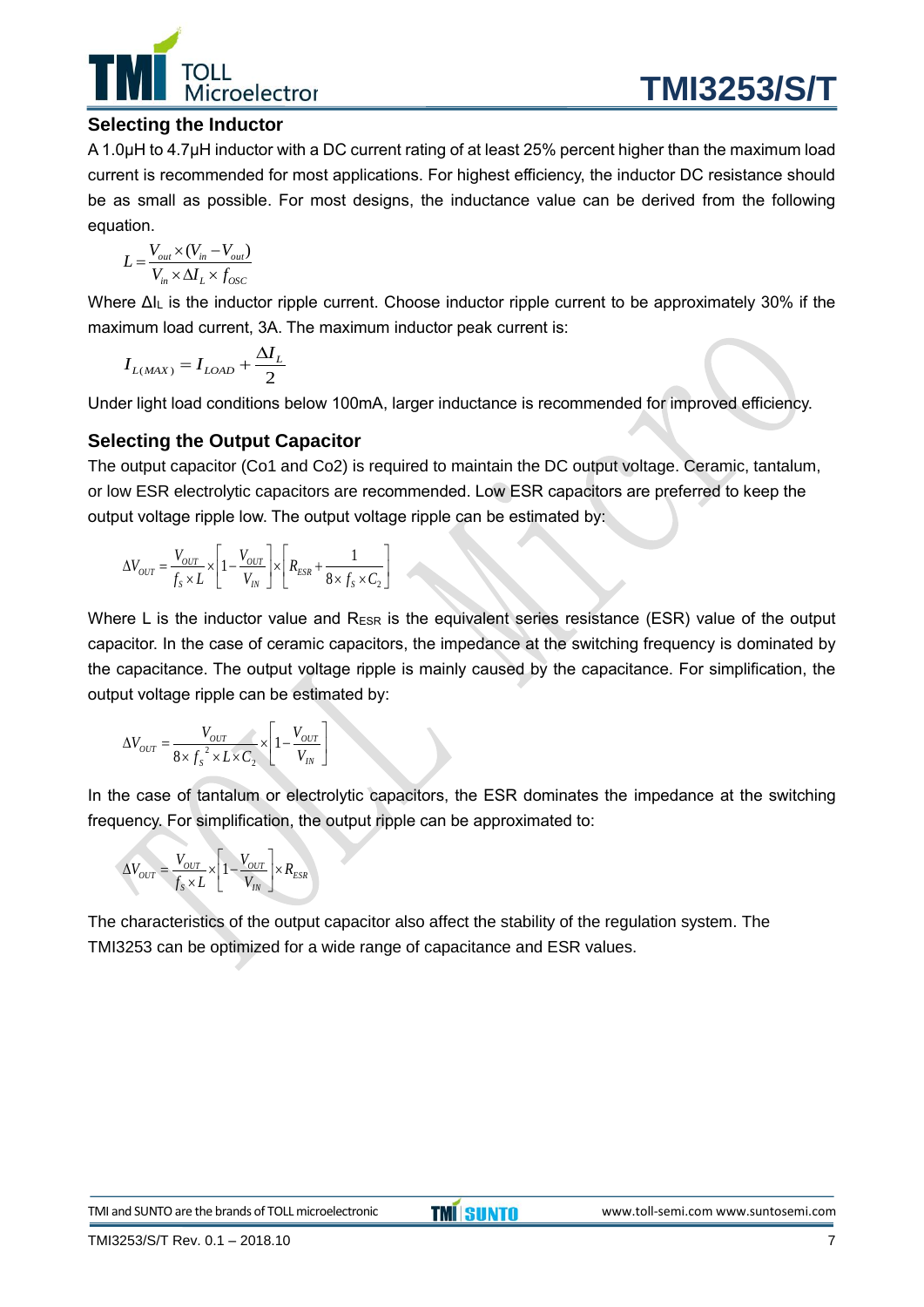



### **Typical Performance Characteristics**



**Efficiency** VOUT=1.2V, L=2.2μH, DCR=20mΩ 50% 55% 60% 65% 70% 75% 80% 85% 90% 95% 100% 0.01 0.1 1 10 **Efficienct Output Current (A)** Vin=9V Vin=12V Vin=16V







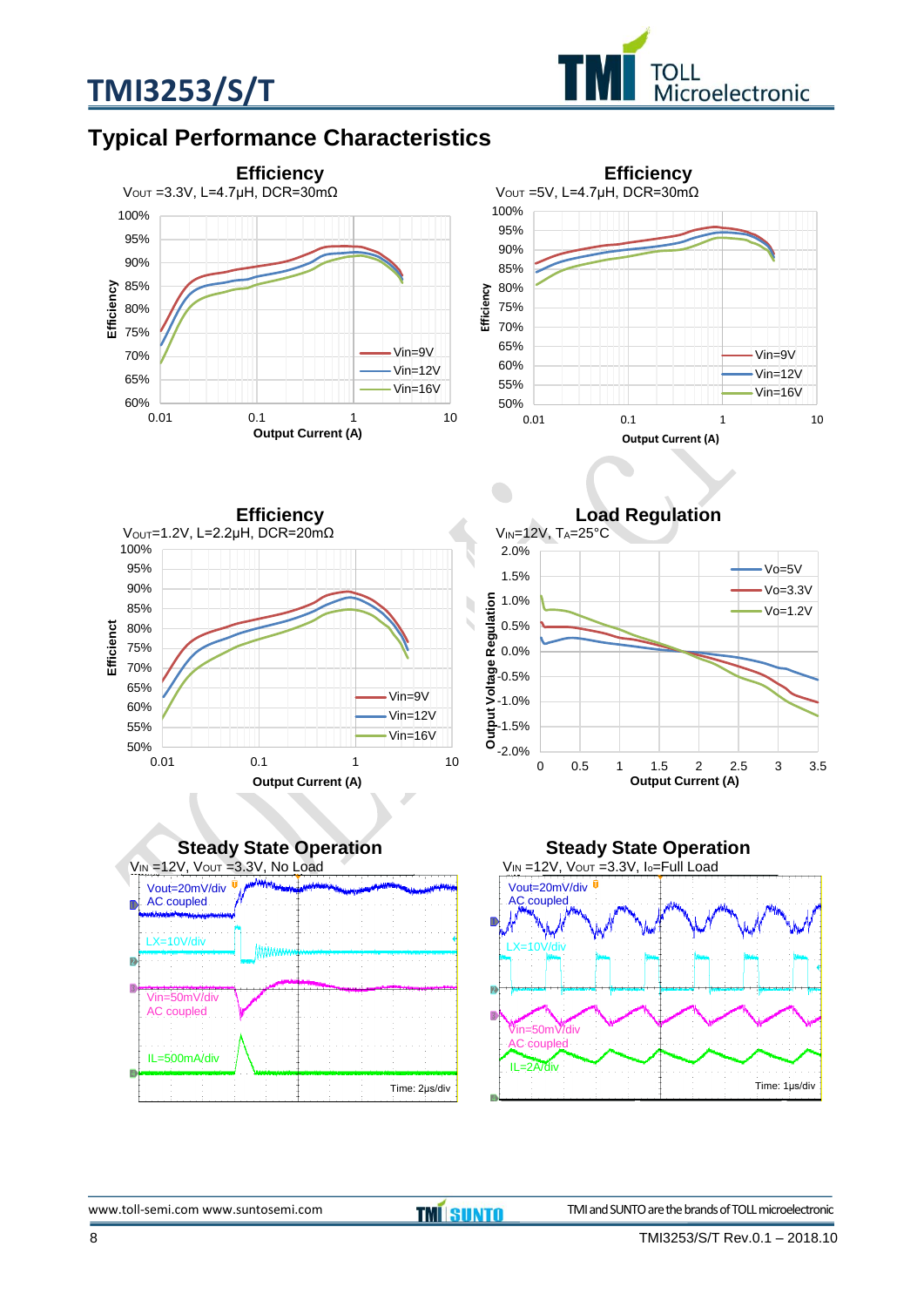



### **Typical Performance Characteristics(continued)**





**Output Short Entry**  $V_{IN}$  =12V,  $V_{OUT}$  =3.3V, No Load f Vout=2V/div Vin=5V/div  $X=10V/d$ IL=5A/div Time: 4ms/div



**Output Short Recovery** V<sub>IN</sub>=12V, V<sub>OUT</sub> =3.3V, No Load





TMI and SUNTO are the brands of TOLL microelectronic **TMI SUNTO** www.toll-semi.com www.suntosemi.com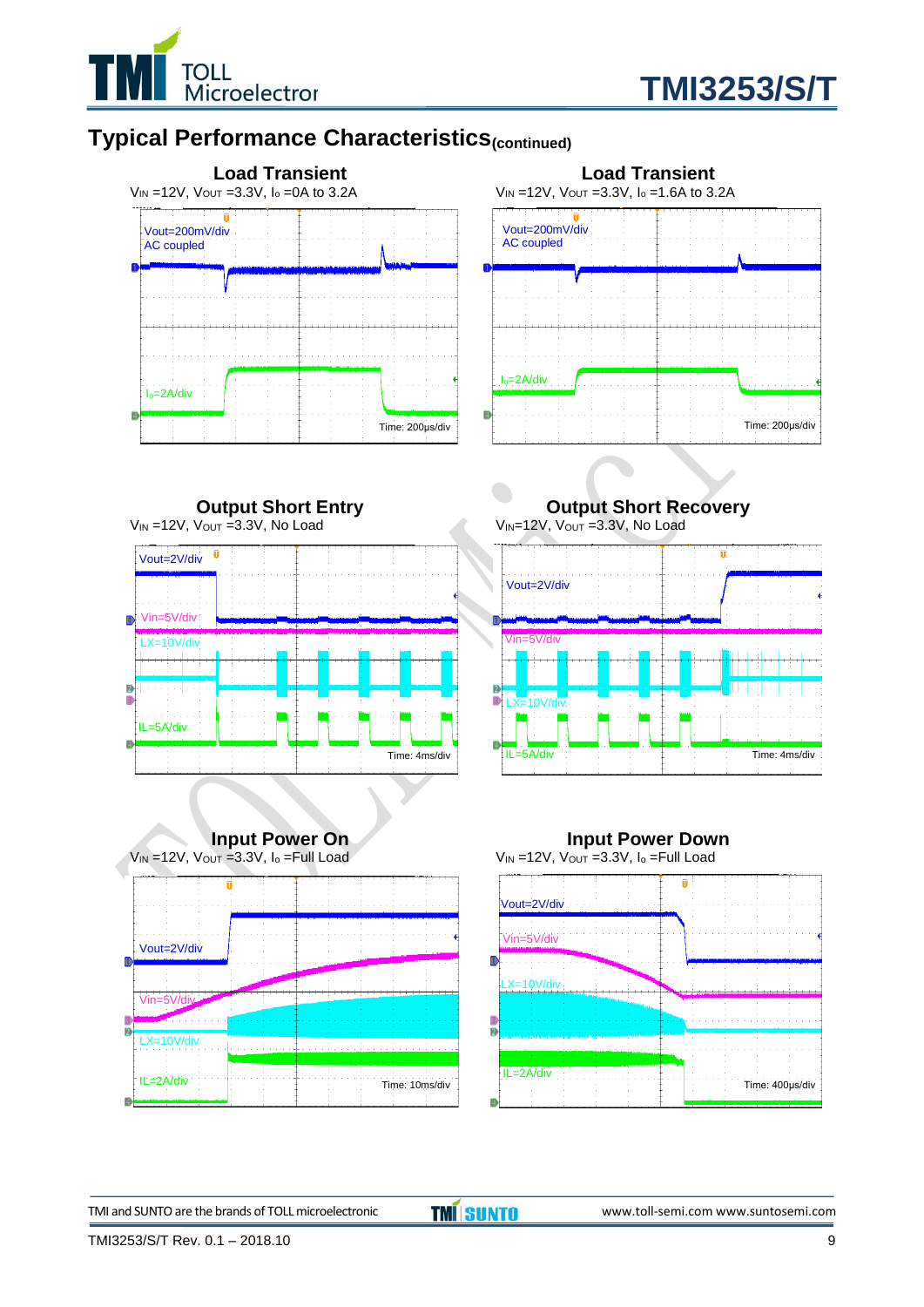



### **Typical Performance Characteristics(continued)**



### **Typical Application Circuits**



**Figure 4. 12VIN, 5V Output (VFB=0.8V)**



**Figure 5. 12VIN, 3.3V Output (VFB=0.8V)**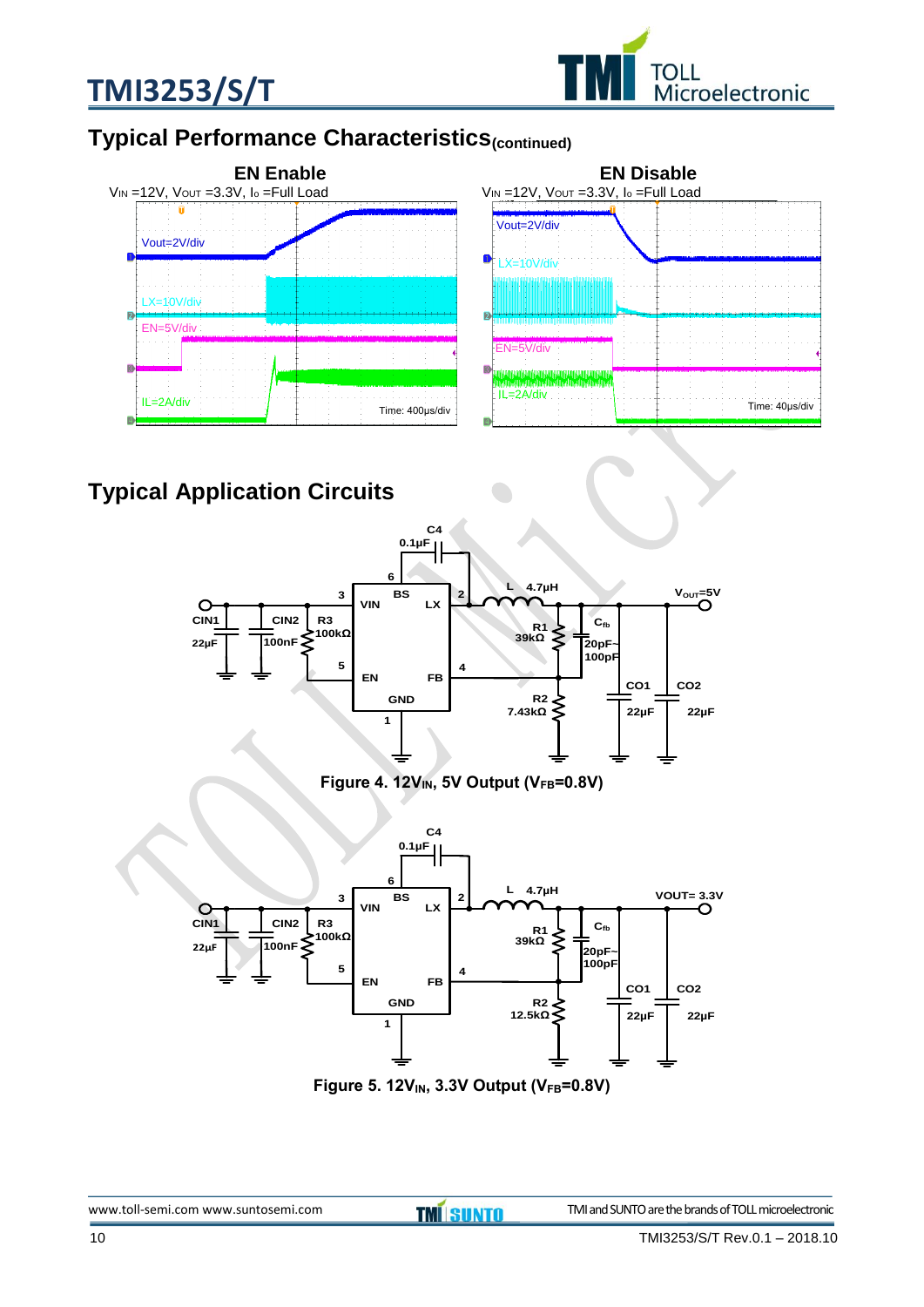

### **Typical Application Circuits(continued)**







**Figure 7. 12VIN, 1.5V Output (VFB=0.8V)**



**Figure 8. 12VIN, 1.2V Output (VFB=0.8V)**



**Figure 9. 12VIN, 1V Output (VFB=0.8V)**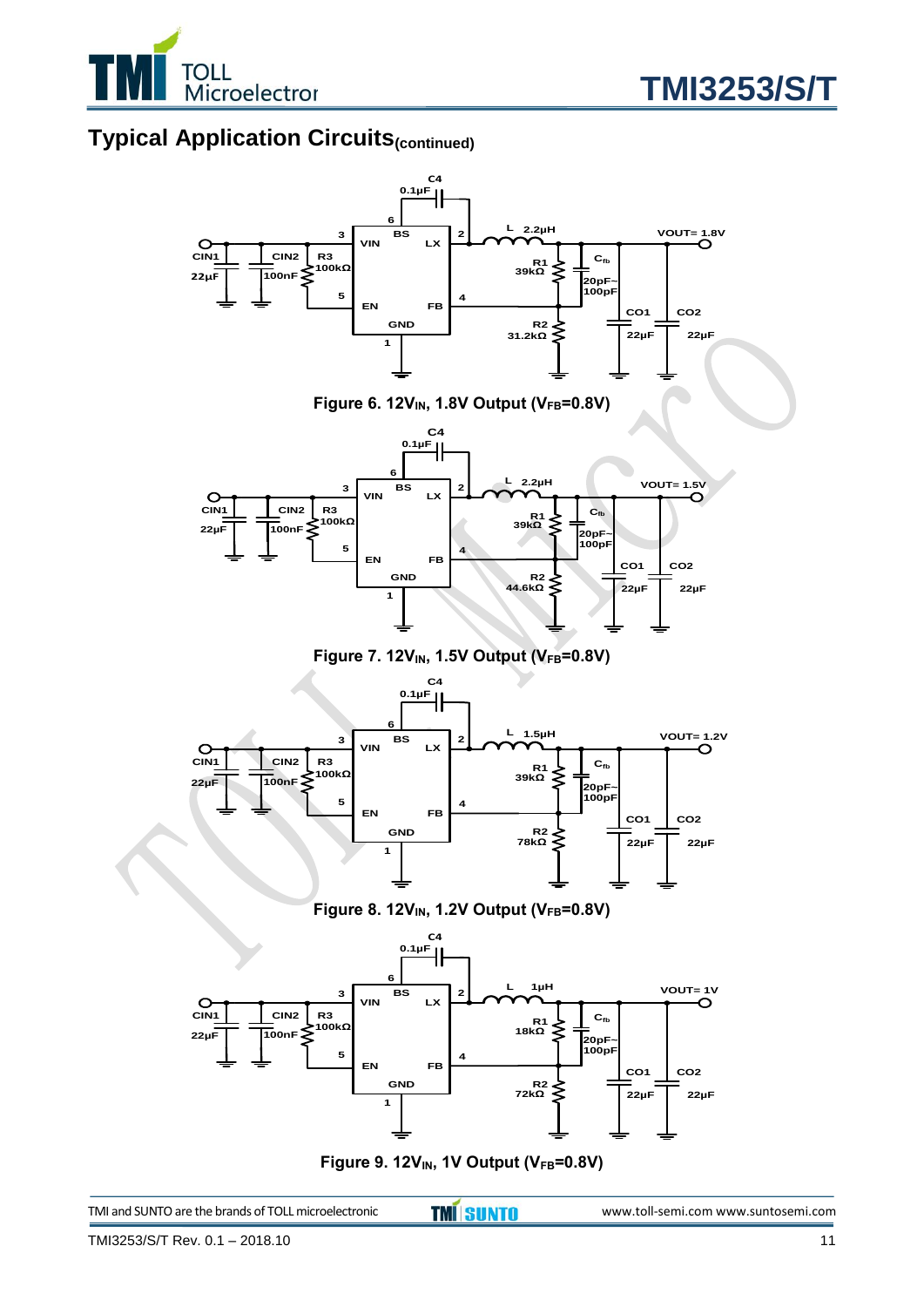# **TMI3253/S/T**



#### **PCB Layout Guide**

PCB layout is very important to achieve stable operation. It is highly recommended to duplicate EVB layout for optimum performance. If change is necessary, please follow these guidelines and take Figure 3 for reference.

1) Keep the path of switching current short and minimize the loop area formed by Input capacitor, IN pin and GND.

2) Bypass ceramic capacitors are suggested to be put close to the IN Pin.

3) Ensure all feedback connections are short and direct. Place the feedback resistors as close to the chip as possible.

4) VOUT, LX away from sensitive analog areas such as FB.

5) Connect IN, LX, and especially GND respectively to a large copper area to cool the chip to improve thermal performance and long-term reliability.



#### **Figure 3. Sample of PCB Layout(TMI3253)**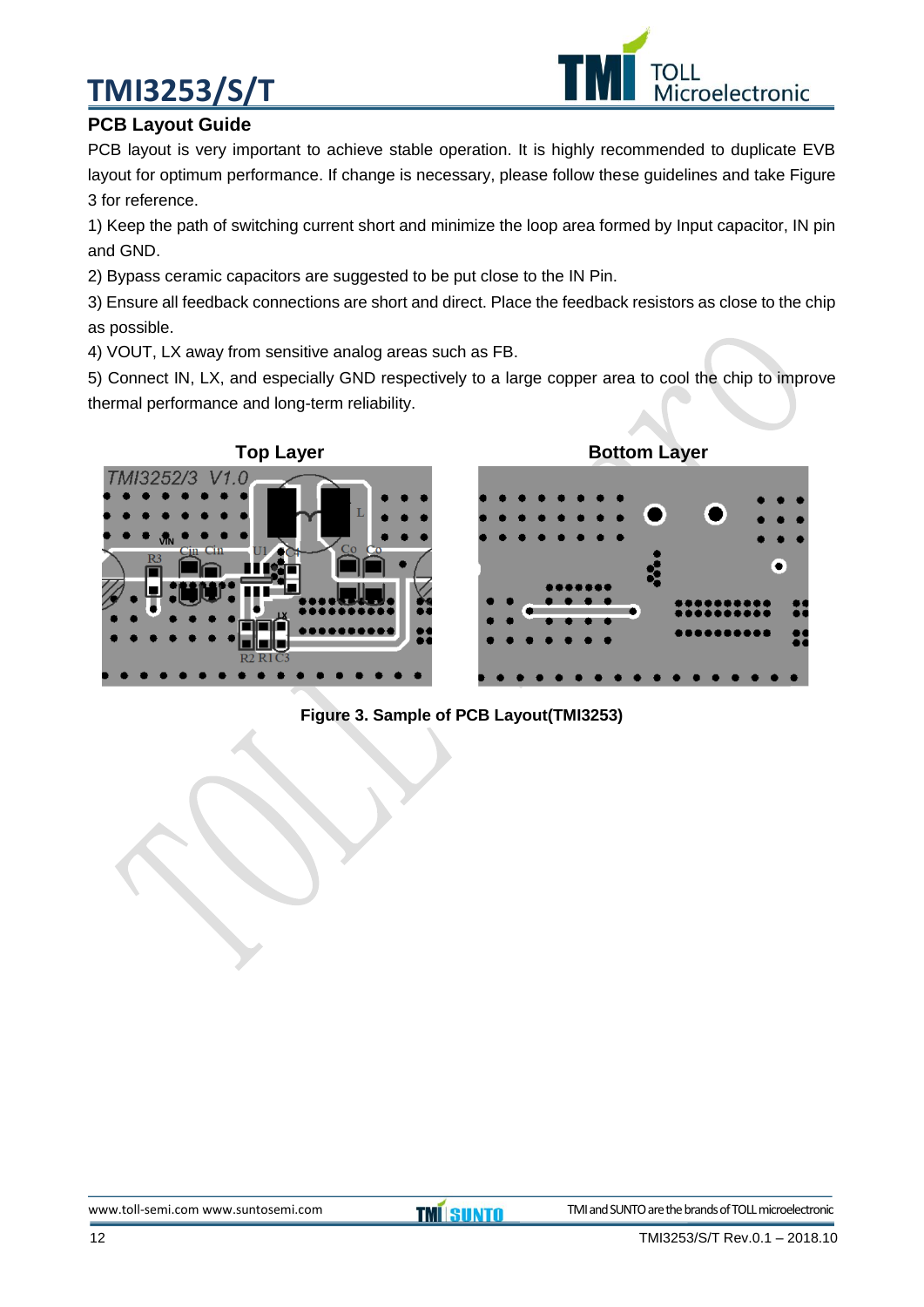



### **Package Information**

### **SOT23-6**



Unit: mm

| Symbol | <b>Dimensions In Millimeters</b> |                  |        | <b>Dimensions In Millimeters</b> |      |  |
|--------|----------------------------------|------------------|--------|----------------------------------|------|--|
|        | Min                              | Max <sup>1</sup> | Symbol | Min                              | Max  |  |
|        | 2.82                             | 3.02             | E1     | 0.85                             | 1.05 |  |
| B      | 1.50                             | 1.70             | a      | 0.35                             | 0.50 |  |
|        | 0.90                             | 1.30             | C      | 0.10                             | 0.20 |  |
|        | 2.60                             | 3.00             | b      | 0.35                             | 0.55 |  |
| E      | 1.80                             | 2.00             |        |                                  | 0.15 |  |

#### **Note:**

1) All dimensions are in millimeters.

2) Package length does not include mold flash, protrusion or gate burr.

3) Package width does not include interlead flash or protrusion.

 $\mathcal{A}$ 

4) Lead popularity (bottom of leads after forming) shall be 0.10 millimeters max.

5) Pin 1 is lower left pin when reading top mark from left to right.